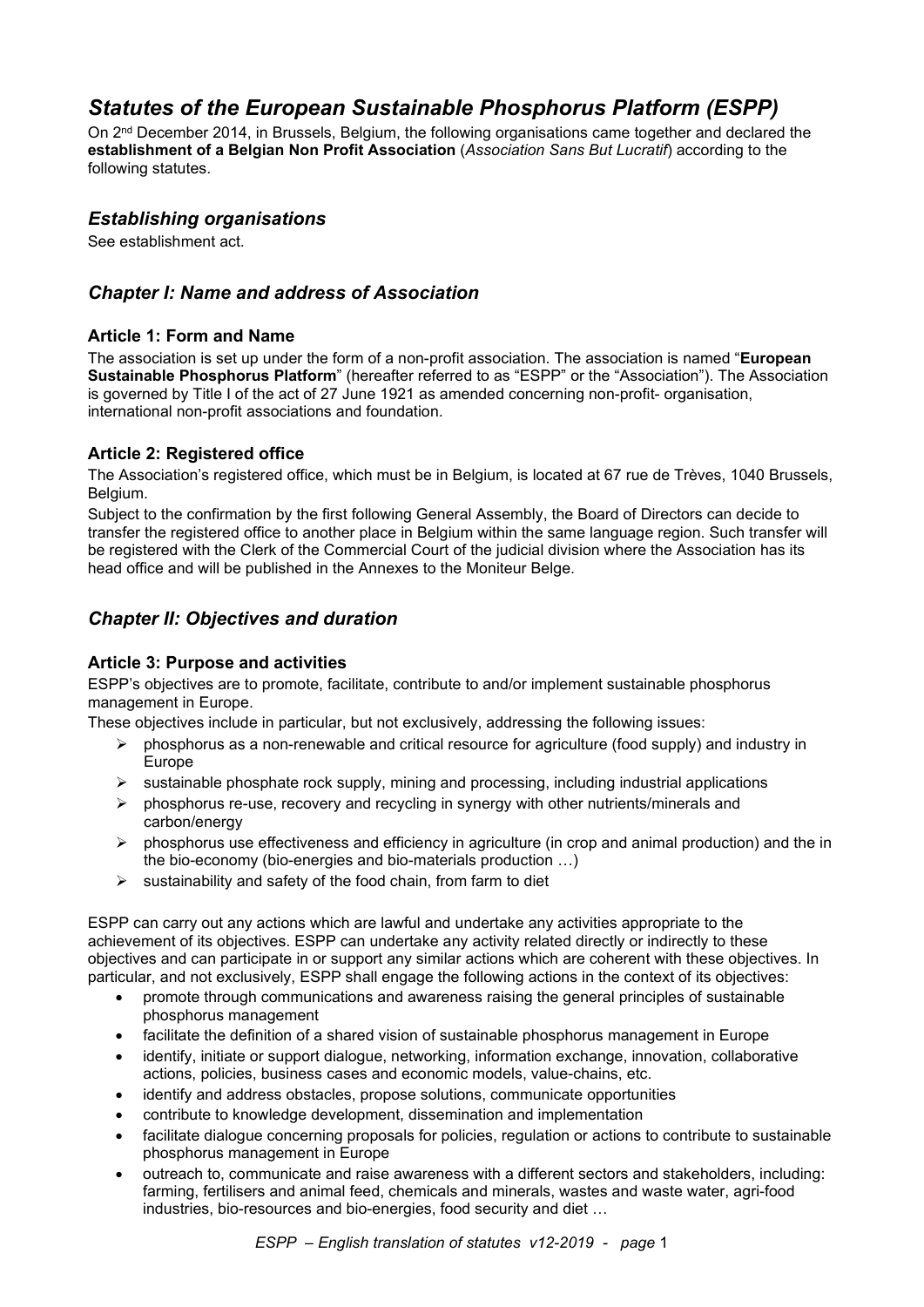- support the development of national phosphorus/nutrient platforms/networks in Europe and of actions at different scales towards a circular economy for phosphorus
- cooperate with organisations involved in sustainable phosphorus management outside Europe, including phosphate rock producers / producing countries, networks, conferences, technology suppliers, organisations concerned by global phosphorus governance

ESPP is a not-for-profit organisation and will carry out or participate in commercial activities only in so far as these further ESPP's objectives. In particular, ESPP may promote its Members' and Partners' commercial activities, services and products in so far as these are coherent with ESPP's objectives.

ESPP will ensure in all its activities full respect of all applicable anti-trust legislations.

In pursuing the activities of ESPP, the Members and Partners do not seek to directly obtain financial advantage for themselves, nor shall it be the objective of the Association to directly procure financial advantage for the Members and Partners.

## **Article 4: Duration**

The Association is created for an unlimited duration.

# *Chapter III: Members and Partners*

## **Article 5: Two categories: Members, Partners**

Two different categories of members exist:

- **Members**:
	- full members of the Association
	- participate in decision making (voting right as defined in article 12)
	- pay the annual membership fee
- **Partners**
	- allowed members cf. Article 2ter of the NPO-law
	- participate only consultatively in decision making (no vote)
	- pay the same annual fee as Members or make an equivalent "in kind" contribution
	- have the same access as Members to information and to all other services provided by and activities of ESPP, including the same visibility on documents, website, etc.

The Association's Members are as the following legal entities:

- initially and for as long as they fulfil the conditions defined below, those organisations signing the present

statutes establishing ESPP

- thereafter: any organisation fulfilling the conditions defined below which is admitted as a Member by decision of the Board of Directors.

The Association shall at all times have at least three Members.

# **Article 6: Conditions for Membership (Members and Partners)**

### **Members:**

**a)** Legal status:

Any type of organisation: e.g. companies, associations, governments, local authorities, knowledge institutes …

**b)** Activities:

Must have activities or products related to sustainable phosphorus management Must not carry out activities which are contrary to ESPP's objectives

- **c)** Written agreement with ESPP's statutes (including by email)
- **d)** Payment of the annual fee, according to the level and conditions fixed by the General Assembly

### **Partners**

ESPP Partners must fulfil the conditions in (a) and (b) above.

ESPP Partners must either pay the same annual fee as Members or make an equivalent "in kind" payment (to be defined by the Board)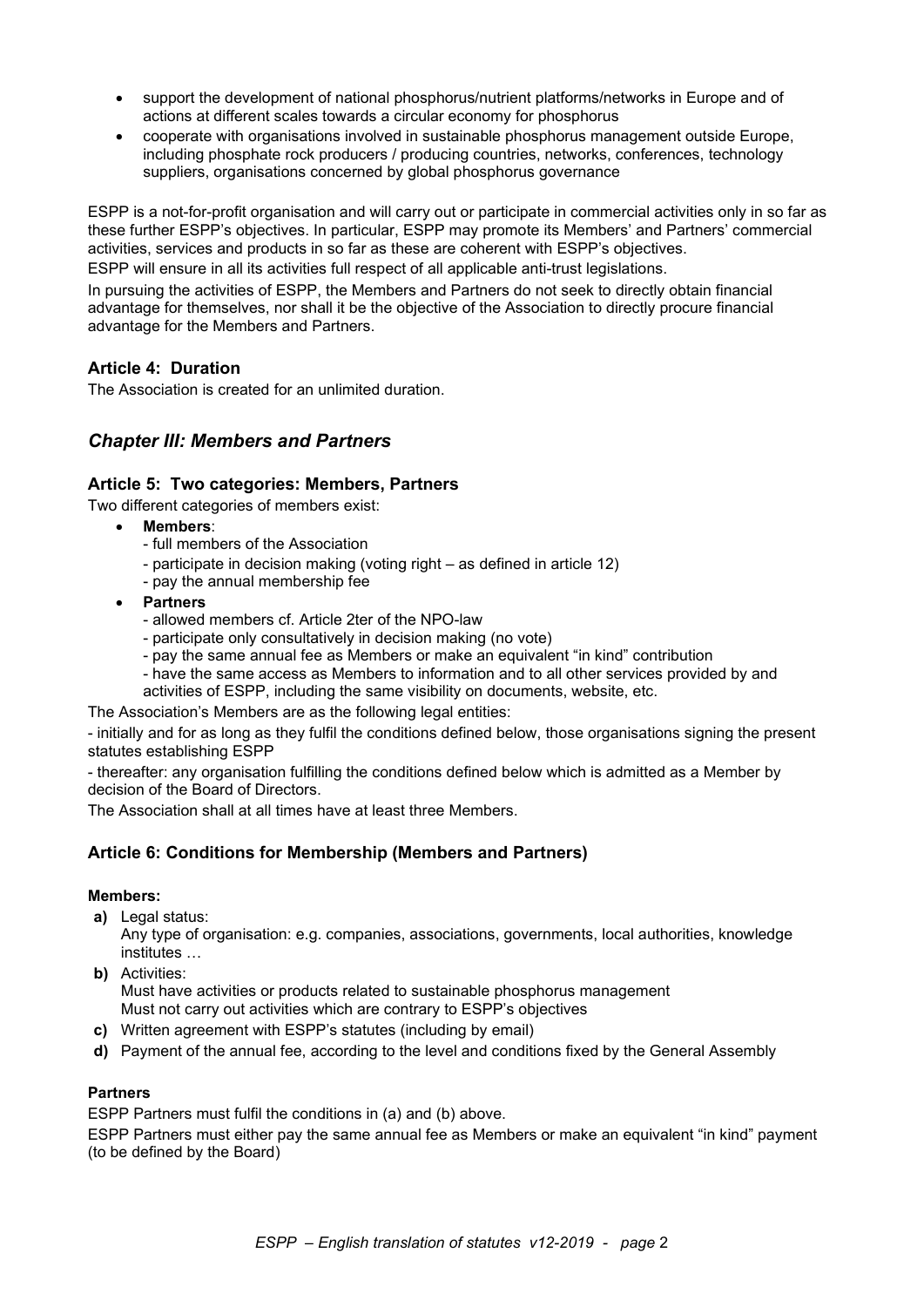## **Article 7: Rights and obligations of the Members and Partners**

The Members and Partners shall have the rights attributed to them in these Statutes, in decisions taken by or in internal rules adopted by the General Assembly or the Board of Directors in accordance with these Statutes.

Each Member may participate and vote at the General Assemblies with the voting rights determined in accordance with article 12.

Each Partner may participate in General Assemblies, as observer and with consultative right of expression, without the right to vote.

Members and Partners, even if out-going, do not have any rights on the assets of ESPP.

Members and Partners have the right to consult the Minutes of the General Assembly and of the meetings of the Board of Directors.

## **Article 8: Application for membership or partnership**

Any eligible organisation wishing to become a Member or Partner of ESPP must address to ESPP on paper or email a request to become a Member or Partner justifying their eligibility and indicating their agreement to the statutes. ESPP's Board of Directors will examine the request at its next meeting. The decision is made known to the applicant by post or email, accompanied if the decision is positive by details for the payment of the fee, which is due from the date of the Board of Directors at which the decision is taken in proportion to the part of the financial year remaining from this date. The Board of Directors decision as regards admission of new Members or Partners must be justified according to the conditions for membership but is final and cannot be questioned by the candidate. If membership is refused, a candidate can only apply one more time.

### **Article 9: Termination of membership or partnership**

Members or Partners may leave the Association at any time by simply informing ESPP in writing, on paper or by e-mail. The resignation shall be effective immediately on receipt by ESPP.

However, membership fees remain due for the financial year in progress.

ESPP may not exclude an eligible organisation which pays the annual membership fee from remaining a Member or Partner, except in following situations:

- Non-payment of membership or partnership fees due within the deadlines fixed by the General Assembly or by the Board of Directors shall automatically result in the exclusion of an Member or Partner.
- The General Assembly may exclude from ESPP any Member or Partner considered, by a vote of the General Assembly as defined below, to have carried out or be responsible for actions which are gravely in conflict with the objectives or statutes of ESPP. The Board of Directors may temporarily suspend any Member or Partner if it considers these criteria applicable pending a decision to be taken at the next General Assembly meeting. Exclusion does not result in reimbursement of membership or partnership fees nor in any other compensation.

# *Chapter IV: Financial Resources, Assets and Membership fees*

## **Article 10: Resources and assets**

The resources of ESPP forming its assets for non-profit-making purposes are made up of:

- Yearly membership fees and other contributions paid by Members and Partners
- Fees for services provided by ESPP, income from sales of products or contributions for projects developed by ESPP for its Members and/or Partners and/or third parties
- Grants, donations or external funding to ESPP from any third party
- Any other form of income authorised by law.

### **Article 11: Membership and Partnership fees and other contributions**

The level of annual membership and partnership fees is fixed by the General Assembly by a simple majority vote (fixed for year N+1 if the General Assembly is after 1st July, or for the current financial year N if the General Assembly is before this date)

The fee may be different for different types of organisations subject to the condition that the calculation is based on objective elements and that the difference between the highest fee level and the lowest cannot exceed a factor of 5x.

The annual membership and partnership fee shall not in any event exceed 20 000 Euros /year. The levels of fees for Members and Partners are identical for the same type of organisation.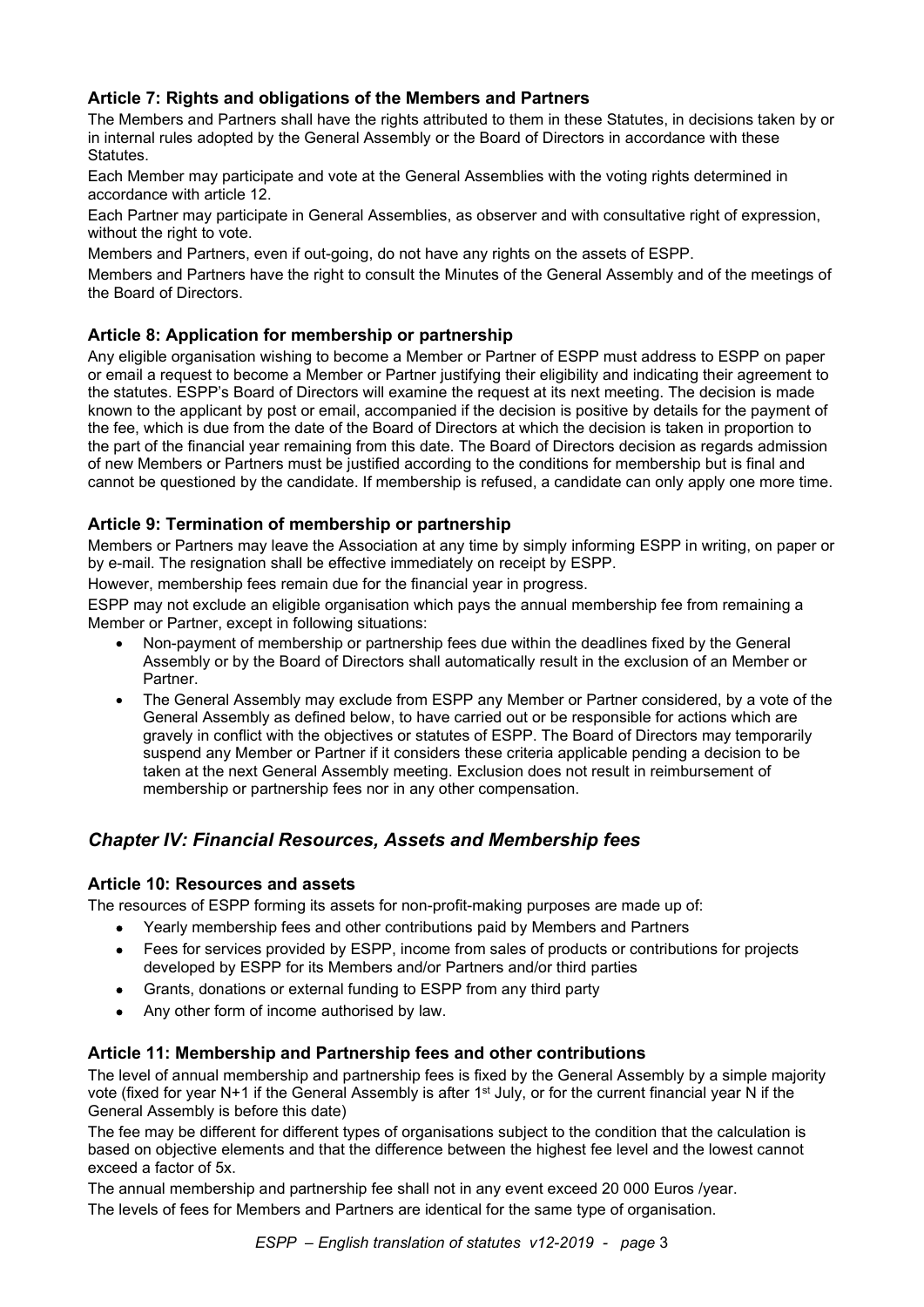Paid membership or partnership fees are in no case reimbursable, neither totally nor partly. Fees for specific projects or services carried out by ESPP for one or more Members or Partners are not covered by the yearly Membership fee.

# *Chapter V: The General Assembly*

## **Article 12: Members of the General Assembly**

The General Assembly shall be the highest body of the Association. Only the General Assembly shall have the power to decide about the changes to the statutes, objectives, the general policy and the strategy of ESPP.

The General Assembly is made up of each of all of the Members. It will meet at least once per year.

The number of votes each Member holds at the General Assembly is proportional to their membership fee (for the current year N if the General Assembly is after 1st June or in the previous year N-1 if the General Assembly is before this date)

Partners may also participate but solely on a consultative basis (right to information, to speak, but no vote). The voting right of each Member shall be determined based on the following formula:

(Membership fee / 100) = number of votes

Each year the Board of Directors shall inform the Members on the number of total votes that were available during last financial year.

All Members and Partners can only validly be represented by one individual, which can be appointed for each meeting of the General Assembly, by the Member or Partner, but must be the legal representative or hold an appropriate mandate. A Member may also be represented with its voting rights by the representative of another Member holding a specific power of attorney to this effect. Each Member may only hold the proxy for a maximum of two other Members.

Each Member and Partner shall bear its own personnel, travel and other costs related to its attendance at the General Assembly.

The General Assembly is chaired by the Chairperson of the Board of Directors. It is held at any place chosen, for the next time, by the General Assembly, or otherwise by the Board. It is called by the Chairperson of the Board or at request of at least one third of the Members.

# **Article 13: Powers of the General Assembly**

The General Assembly is empowered to:

- change the statutes or decide to dissolve ESPP
- elect and revoke some or all of the members of the Board of Directors
- approve annually the budget and accounts proposed by the Board of Directors
- approve the annual action plan
- grant discharge to the Board of Directors members and the auditor
- set the annual membership and partnership fee and its terms of payment
- appoint auditor(s)
- exercise all other powers and decisions according to Belgian law and to the ESPP statutes

## **Article 14: Organisation of General Assembly meetings**

The Members and Partners are called to the General Assembly meeting by the Board of Directors. The call to the General Assembly meeting contains the agenda and is addressed to all Members and Partners either by post mail or electronically at least three weeks before the date of the meeting. The meetings may take place either as physical meetings or electronically (telephone meeting, video conference, web meeting…). In case of electronic meetings, the participating Members and Partners are deemed to be present.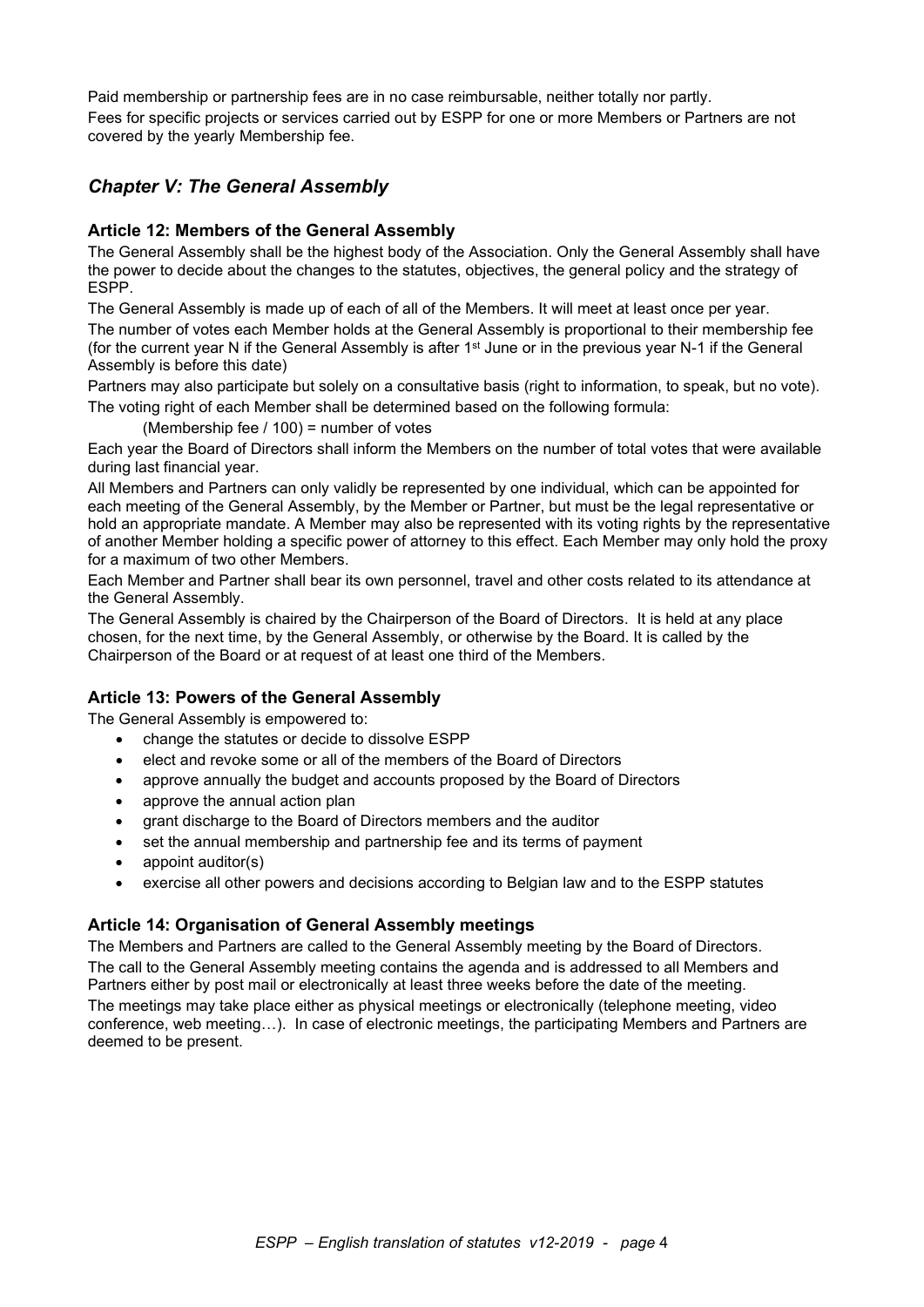### **Article 15: Voting rules**

- a) Quorum: the General Assembly may vote validly only if at least one fifth of Members (of Members only, not Partners) and at least one fifth of Members' votes are present or represented except as specified below.
- b) The General Assembly decisions are taken by simple majority of the Members' votes present or represented except as specified below. In case of a tied vote, the Member of which the Chairperson is the representative, has a deciding vote.
- c) However, the decisions regarding the (i) exclusion of a Member or Partner, (ii) modification of the statutes, (iii) dissolution of the Association and (iv) allocation of the net assets, can only be taken when a quorum of two thirds of all Members' votes are present or presented. These decisions are taken by a majority of at least two thirds of all the Members' votes present or represented, with the exception of the decisions regarding (i) the modification the ESPP objectives and activities and (ii) the dissolution of the Association, which require a majority of four fifths of the Members' votes present or represented.
- d) When the conditions above regarding the quorum, in (a) or (c), are not met, a new meeting shall be held, physically or electronically, within the next six weeks, which will be able to validly vote regardless of the number of effective members present or represented.

### **Article 16: Minutes**

The decisions of the General Assembly are recorded by the Secretary of the Board in the form of minutes of meetings. These are distributed to all Members for approval, then signed by the Chairperson of the Board and another one of its Members. The minutes are kept at the registered office of the Association. All Members and Partners may on request receive a copy of the minutes.

# *Chapter VI: The Board of Directors*

## **Article 17: Members of the Board of Directors**

The Association is governed by a Board of Directors comprised of an odd number of members, being (i) Members or Partners ("Legal entities-Directors") or (ii) representatives of Members or Partners ("Physical persons – Directors"), also referred to as Directors (*administrateurs*), elected by and revocable at any time by the General Assembly, from amongst candidates proposed by the Members (only, not by Partners). The Board of Directors shall comprise a minimum of three members and a maximum of seven members, it being understood that the Board of Directors shall at all times contain one member less than the number of Members in the General Assembly.

The Directors are elected for one year (plus through to the next General Assembly after the end of this period of one year), renewable, unless revoked by the General Assembly.

The Board appoints amongst the Physical Persons-Directors, (i) a Chairperson, (ii) a Treasurer, in charge of ESPP budgets and accounts to be submitted to the General Assembly, and (iii) a Secretary, in charge of legal matters.

When the Chairperson is unable to attend the meetings of the Board of Directors or General Assembly, the oldest Director present (by age of person) shall replace him or her.

### **Article 18: Meetings and votes of the Board**

The Board of Directors is called by the Chairperson, by post mail or electronically, with the agenda, at least five full working days before the meeting.

The Board of Directors' meetings may take place as physical meetings or electronically, as described for the General Assembly above. If at least a third of the Directors so request, for reasons of travelling, the meeting shall be held electronically.

The Board of Directors' decisions are taken by simple majority of the Directors present or represented, each Director has one vote, and each Director being allowed to represent one other, by means of a proxy in paper or electronic. In case of a tied vote, the Chairperson has a deciding vote. The decisions are validly taken if at least half the Directors are present or represented.

The Board may decide to make Board meetings open to all Members and Partners (as consultative observers).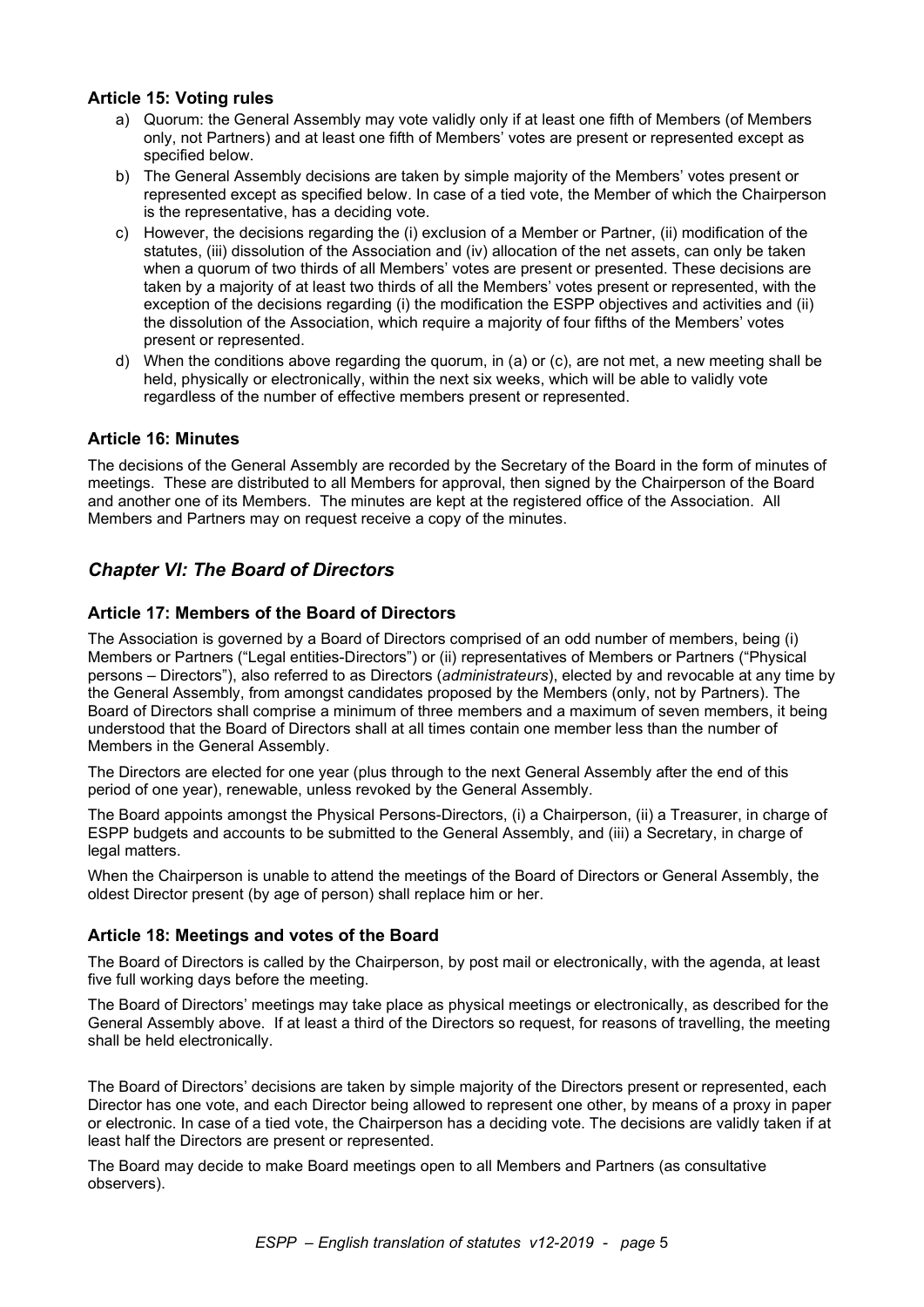The Board decisions are recorded in minutes by the Secretary, circulated to all Board members for approval, signed by the Chairperson and filed at ESPP's registered office. All Members and Partners are entitled to freely consult the minutes and to request copies thereof.

### **Article 19: Powers of the Board**

The Board of Directors has full powers for the administration and management of the Association. It also has residuary powers, meaning that every matter not expressly attributed to the General Assembly by Belgian law or by the present statutes, lies within the Board's authority.

The Board of Directors has specifically at least the following powers:

- Implement the decisions of the General Assembly
- Prepare the documents to be approved by the General Assembly
- Drafting and approving or proposing to the General Assembly internal rules
- Establish groups or sub-committees, nominating their members, defining their mission and duration as well as supervising and coordinating their activities
- Approve any project involving or carrying the name of ESPP
- Subject to the ratification by the General Assembly, decide to change the address of the registered office of the Association
- Define the annual activity plan and related budgets, within the overall budget defined by the General Assembly
- Taking operational decisions to follow and implement the activity plans and strategy
- Management of offices and employees

The Board of Directors may define and validate positions, documents or communications to be published or made by ESPP, with the principle that positions should generally represent consensus of ESPP Members and Partners reached after consultation of all Members and Partners.

### **Article 20: Delegation**

The Board of Directors may, under its own responsibility, delegate the day-to-day management of ESPP or any specific tasks and/or responsibilities to one of its Members or Partners, or to a named member of the staff of the Members or of Partners, or to any other individual or organisation.

In particular, the Board may designate and mandate person(s) or organisation(s) as Secretariat, Director (= "*directeur*". to be distinguished from an "*administrateur*" which is a member of the Board of Directors) or similar, with a statute as employed staff and/or as contracted service suppliers and/or as some other form of contractual arrangement, to carry out management, representation, development, coordination, communication, etc. of and on behalf of the association. The Board will ensure that the actions engaged and positions taken on behalf of the association, by these persons/organisations correspond to the association's objectives and to the priorities and orientations fixed by the General Assembly.

The Board will define and adopt a document specifying the different delegations, roles and responsibilities of the Chairperson, and where appropriate of other designated Board members, principal staff, delegated persons or representatives or external suppliers and where appropriate relations with other organisations (e.g. other nutrient/phosphorus platforms or similar structures).

### **Article 21: Representation**

Any contract, deed, letter, or other act or document which binds ESPP, unless within the bounds of the dayto-day management or of a specific delegation granted by the Board of Directors, must be executed (signed on paper or electronically) either by the Chairperson and one other Director, or, in the Chairperson's absence, by three Directors acting jointly.